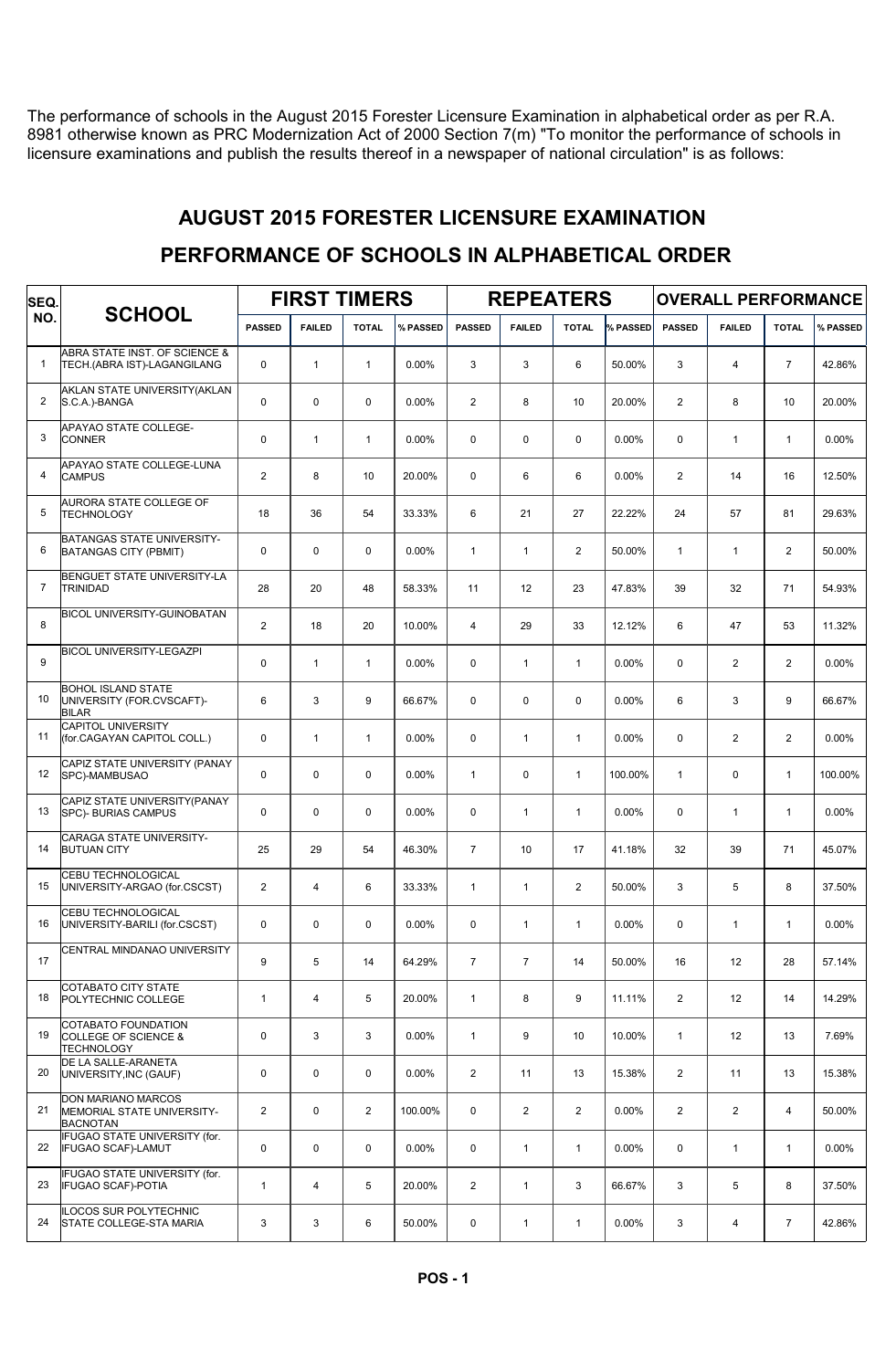## AUGUST 2015 FORESTER LICENSURE EXAMINATION

#### PERFORMANCE OF SCHOOLS IN ALPHABETICAL ORDER

| SEQ.<br>NO. | <b>SCHOOL</b>                                                    | <b>FIRST TIMERS</b> |                |                |          |                | <b>REPEATERS</b> |                |          | <b>OVERALL PERFORMANCE</b> |                |                |          |  |
|-------------|------------------------------------------------------------------|---------------------|----------------|----------------|----------|----------------|------------------|----------------|----------|----------------------------|----------------|----------------|----------|--|
|             |                                                                  | <b>PASSED</b>       | <b>FAILED</b>  | <b>TOTAL</b>   | % PASSED | <b>PASSED</b>  | <b>FAILED</b>    | <b>TOTAL</b>   | % PASSED | <b>PASSED</b>              | <b>FAILED</b>  | <b>TOTAL</b>   | % PASSED |  |
| 25          | ISABELA STATE UNIVERSITY-<br>CABAGAN                             | 10                  | 6              | 16             | 62.50%   | 6              | 18               | 24             | 25.00%   | 16                         | 24             | 40             | 40.00%   |  |
| 26          | ISABELA STATE UNIVERSITY-<br><b>ECHAGUE</b>                      | $\mathbf 0$         | $\mathbf 0$    | $\mathbf 0$    | 0.00%    | $\mathbf{1}$   | $\mathbf 0$      | $\mathbf{1}$   | 100.00%  | $\mathbf{1}$               | 0              | $\mathbf{1}$   | 100.00%  |  |
| 27          | JOSE RIZAL MEMORIAL STATE<br>UNIVERSITY-DAPITAN                  | $\mathbf 0$         | $\mathbf 0$    | $\mathbf 0$    | 0.00%    | $\mathbf{1}$   | $\mathbf 0$      | $\mathbf{1}$   | 100.00%  | $\mathbf{1}$               | 0              | $\mathbf{1}$   | 100.00%  |  |
| 28          | JOSE RIZAL MEMORIAL STATE<br>UNIVERSITY-KATIPUNAN CAMPUS         | $\mathbf{1}$        | $\mathbf{1}$   | $\overline{2}$ | 50.00%   | $\mathbf 0$    | 3                | 3              | 0.00%    | $\mathbf{1}$               | $\overline{4}$ | 5              | 20.00%   |  |
| 29          | JOSEFINA H. CERILLES STATE<br>COLLEGE-GUIPOS                     | $\mathbf{1}$        | $\mathbf 0$    | $\mathbf{1}$   | 100.00%  | $\mathbf 0$    | $\mathbf 0$      | $\mathbf 0$    | 0.00%    | $\mathbf{1}$               | 0              | $\mathbf{1}$   | 100.00%  |  |
| 30          | JOSEFINA H. CERILLES STATE<br>COLLEGE-MAIN-MATI(JHCPC)           | $\mathbf 0$         | $\mathbf 0$    | $\mathbf 0$    | 0.00%    | $\mathbf 0$    | $\mathbf{1}$     | $\mathbf{1}$   | 0.00%    | 0                          | $\mathbf{1}$   | $\mathbf{1}$   | 0.00%    |  |
| 31          | JOSEFINA H. CERILLES STATE<br>COLLEGE-TIGBAO                     | $\mathbf{1}$        | $\mathbf 0$    | $\mathbf{1}$   | 100.00%  | 0              | 2                | $\overline{2}$ | 0.00%    | $\mathbf{1}$               | $\overline{2}$ | 3              | 33.33%   |  |
| 32          | KALINGA APAYAO STATE<br>COLLEGE (KALINGA COMM. COLL.)            | $\overline{7}$      | $\overline{2}$ | 9              | 77.78%   | $\overline{7}$ | 3                | 10             | 70.00%   | 14                         | 5              | 19             | 73.68%   |  |
| 33          | LAGANGILANG AGRICULTURAL<br>COLLEGE                              | $\mathbf 0$         | $\mathbf 0$    | $\mathbf 0$    | 0.00%    | 0              | $\mathbf{1}$     | $\mathbf{1}$   | 0.00%    | 0                          | $\mathbf{1}$   | $\mathbf{1}$   | 0.00%    |  |
| 34          | <b>MARIANO MARCOS STATE</b><br>UNIVERSITY-BATAC                  | 5                   | $\mathbf 0$    | 5              | 100.00%  | $\mathbf 0$    | $\mathbf 0$      | $\mathbf 0$    | 0.00%    | 5                          | 0              | 5              | 100.00%  |  |
| 35          | MINDANAO STATE UNIVERSITY-<br><b>BUUG</b>                        | $\mathbf 0$         | 3              | 3              | 0.00%    | $\mathbf 0$    | $\mathbf 0$      | $\mathbf 0$    | 0.00%    | 0                          | 3              | 3              | 0.00%    |  |
| 36          | MINDANAO STATE UNIVERSITY-<br><b>MAGUINDANAO</b>                 | 3                   | 10             | 13             | 23.08%   | $\overline{2}$ | 2                | $\overline{4}$ | 50.00%   | 5                          | 12             | 17             | 29.41%   |  |
| 37          | MINDANAO STATE UNIVERSITY-<br><b>MARAWI CITY</b>                 | 24                  | 6              | 30             | 80.00%   | 29             | 12               | 41             | 70.73%   | 53                         | 18             | 71             | 74.65%   |  |
| 38          | MINDANAO STATE UNIVERSITY-<br><b>NAAWAN</b>                      | 5                   | $\mathbf 0$    | 5              | 100.00%  | $\mathbf 0$    | $\mathbf 0$      | $\mathbf 0$    | 0.00%    | 5                          | 0              | 5              | 100.00%  |  |
| 39          | MISAMIS UNIVERSITY-OZAMIS CITY                                   | 3                   | $\mathbf{1}$   | $\overline{4}$ | 75.00%   | 0              | $\mathbf{1}$     | $\mathbf{1}$   | 0.00%    | 3                          | $\overline{2}$ | 5              | 60.00%   |  |
| 40          | <b>MOUNTAIN PROV. STATE</b><br>POLYTECHNIC COLLEGE-TADIAN        | $\mathbf 0$         | $\mathbf 0$    | $\mathbf 0$    | 0.00%    | 0              | 2                | $\overline{2}$ | 0.00%    | 0                          | $\overline{2}$ | $\overline{2}$ | 0.00%    |  |
| 41          | NEGROS ORIENTAL STATE<br>UNIVERSITY (CVPC)-DUMAGUETE             | $\overline{4}$      | $\mathbf{1}$   | 5              | 80.00%   | $\mathbf{1}$   | $\mathbf{1}$     | $\overline{2}$ | 50.00%   | 5                          | $\overline{2}$ | $\overline{7}$ | 71.43%   |  |
| 42          | NEGROS STATE COLLEGE OF<br>AGRICULTURE (OCC. AGR'L COLL)         | $\mathbf{1}$        | $\mathbf{1}$   | $\overline{2}$ | 50.00%   | 0              | $\mathbf{1}$     | $\mathbf{1}$   | 0.00%    | $\mathbf{1}$               | $\overline{2}$ | 3              | 33.33%   |  |
| 43          | NORTHWEST SAMAR STATE U-SN<br>JORGE CAMPUS(FOR.SSCAF)            | $\mathbf 0$         | $\overline{2}$ | 2              | $0.00\%$ | 3              | 3                | 6              | 50.00%   | 3                          | 5              | 8              | 37.50%   |  |
| 44          | NUEVA VIZCAYA STATE<br>UNIVERSITY (NVSIT)-BAYOMBONG              | 17                  | 8              | 25             | 68.00%   | 10             | 10 <sup>1</sup>  | 20             | 50.00%   | 27                         | 18             | 45             | 60.00%   |  |
| 45          | PAMPANGA STATE<br>AGRICULTURAL UNIVERSITY(FOR<br>P.A.C)-PAMPANGA | $\mathbf 0$         | $\mathbf 0$    | $\mathsf 0$    | $0.00\%$ | 0              | 2                | $\overline{2}$ | 0.00%    | $\mathbf 0$                | $\mathbf{2}$   | $\mathbf{2}$   | 0.00%    |  |
| 46          | QUIRINO STATE COLLEGE                                            | $\mathbf{1}$        | $\mathbf 0$    | $\mathbf{1}$   | 100.00%  | $\mathbf 0$    | $\mathbf 0$      | $\mathbf 0$    | $0.00\%$ | $\mathbf{1}$               | 0              | $\mathbf{1}$   | 100.00%  |  |
| 47          | SOUTHERN LUZON STATE<br>UNIVERSITY-LUCBAN (SLPC)                 | 9                   | 3              | 12             | 75.00%   | $\mathbf{1}$   | 2                | 3              | 33.33%   | 10                         | 5              | 15             | 66.67%   |  |
| 48          | STATE POLYTECHNIC COLLEGE<br><b>OF PALAWAN</b>                   | $\mathbf{1}$        | 0              | $\mathbf{1}$   | 100.00%  | 0              | $\mathbf 0$      | $\mathbf 0$    | $0.00\%$ | $\mathbf{1}$               | 0              | $\mathbf{1}$   | 100.00%  |  |
| 49          | SURIGAO DEL SUR STATE<br>UNIVERSITY-SAN MIGUEL CAMPUS            | $\mathbf{1}$        | $\overline{4}$ | 5              | 20.00%   | $\mathbf{1}$   | $\mathbf 0$      | $\mathbf{1}$   | 100.00%  | $\overline{2}$             | 4              | 6              | 33.33%   |  |
| 50          | TARLAC COLLEGE OF<br><b>AGRICULTURE</b>                          | $\mathbf{1}$        | 0              | $\mathbf{1}$   | 100.00%  | 0              | 2                | $\overline{2}$ | 0.00%    | $\mathbf{1}$               | $\mathbf{2}$   | 3              | 33.33%   |  |
| 51          | UNIVERSITY OF ANTIQUE-HAMTIC                                     | $\mathbf 0$         | $\mathbf{1}$   | $\mathbf{1}$   | $0.00\%$ | $\mathbf 0$    | $\mathbf 0$      | $\mathbf 0$    | $0.00\%$ | $\mathbf 0$                | $\mathbf{1}$   | $\mathbf{1}$   | $0.00\%$ |  |
| 52          | UNIVERSITY OF BAGUIO                                             | 0                   | 0              | $\mathsf 0$    | $0.00\%$ | 0              | $\mathbf{1}$     | $\mathbf{1}$   | $0.00\%$ | 0                          | $\mathbf{1}$   | $\mathbf{1}$   | $0.00\%$ |  |